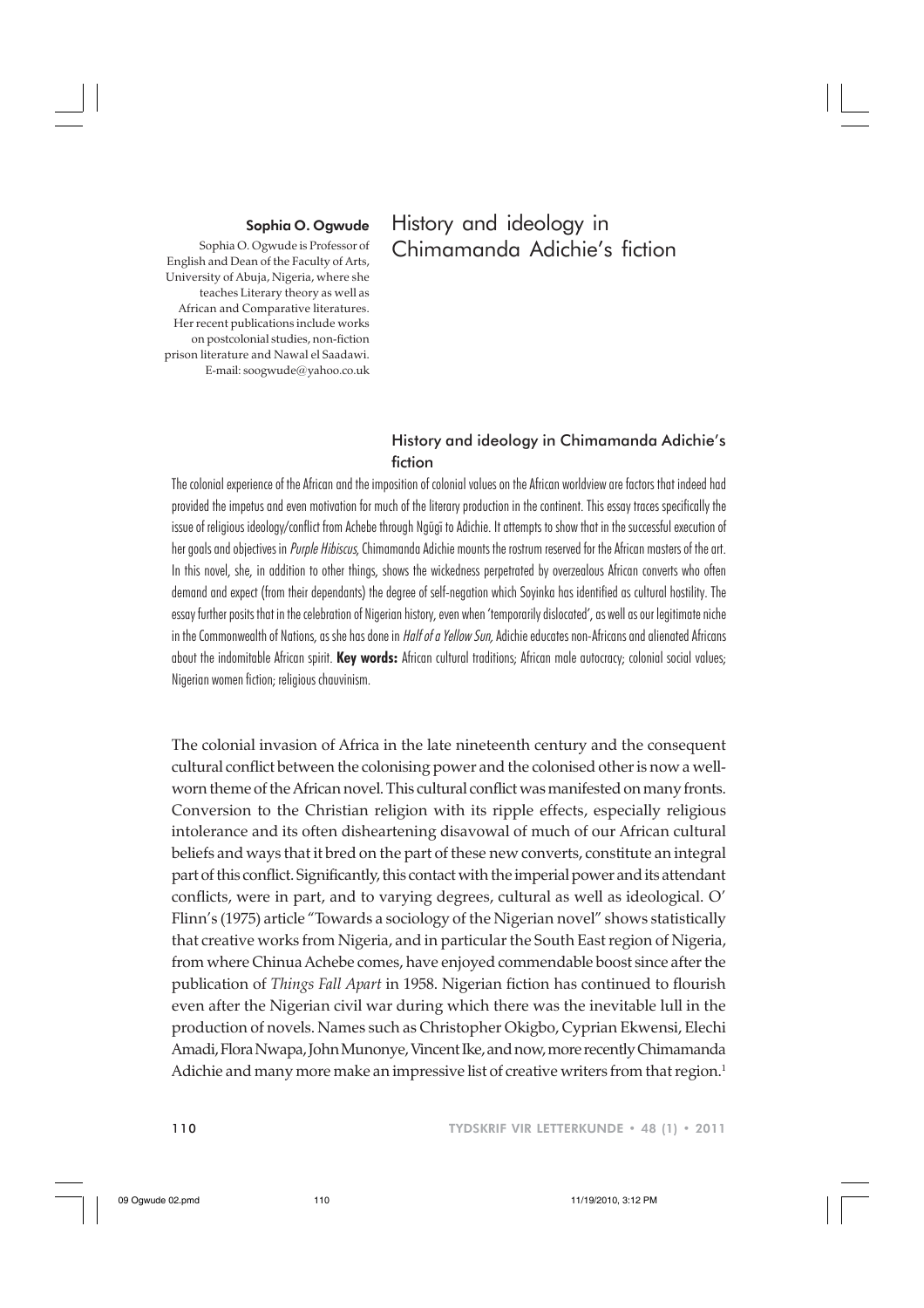On various fronts, the conflict in Achebe's second novel, *Arrow of God* (1964) is largely ideological: the African worldview and culture in collision with imposed Eurocentric values. The religious ideological conflict is not independent of the cultural contact but has essentially stemmed from it. This study is not concerned with an examination of Achebe and the Christian religion. Rather, we shall attempt to examine and delineate earliest traces of religious zeal as enunciated in *Arrow of God*, our goal being to situate Adichie's *Purple Hibiscus* (2006) appropriately in the canon of our literature especially where religious fanaticism has been explored as 'cultural hostility' in the African novel. In this essay the marked affinities Adichie has with the early masters of African creative writing and criticism, especially Achebe, Ngũgĩ, and Soyinka will be highlighted, especially with respect to her style, thematic concerns, and her social vision and commitment.

In *Arrow of God* pure pragmatic considerations informed Ezeulu's decision to send his son, Oduche to the white man's school and thus, inescapably, to his church also as one could not have one without the other. The colonisers' "great power and conquest" convinced Ezeulu of the necessity for "some people [to] learn the ways of his deity" (*Arrow*, 42) and knowledge of their wisdom persuaded him to encourage Oduche to go to the white man's school that he might acquire this wisdom. Thus, having "satisfied himself that the white man had not come for a short visit but to build a house and live" (*Arrow*, 45), he concluded that it would be wise to understudy the white man through his son, Oduche. However, he was never under any illusions as to the ultimate objectives of the new religion which he likens to leprosy. In his own words, "allow him a handshake and he wants to embrace" (*Arrow*, 42) and he was thus fully prepared to draw a firm line should the need arise as he demonstrates when Oduche sought permission to absent himself from the family manual labour in order to go to Okperi on account of the school. His indignant outburst leaves no room for any doubts as to his unwillingness to surrender more than he was ready to:

Listen to what I shall say now. When a handshake goes beyond the elbow we know it has turned to another thing. It was I who sent you to join those people because of my friendship to the white man, Wintabota. He asked me to send one of my children to learn the ways of his people and I agreed to send you. *I did not send you so that you might leave your duty in my household. Do you hear me? Go and tell the people that chose you to go to Okperi that I said no. Tell them that tomorrow is the day on which my sons and wives and my son's wife work for me. Your people must know the custom of this land; if they don't you must tell them.* Do you hear me? (*Arrow*, 13–4; emphasis added).

Unfortunately, even though expectedly, Oduche soon began to nurse ambitions of his own quite apart from his father's initial design; he recognized the self-actualising potential of the new education and its enormous possibilities for enhanced social status. His secret ambitions helped to make him a pliable instrument in the hands of Mr John Goodcountry.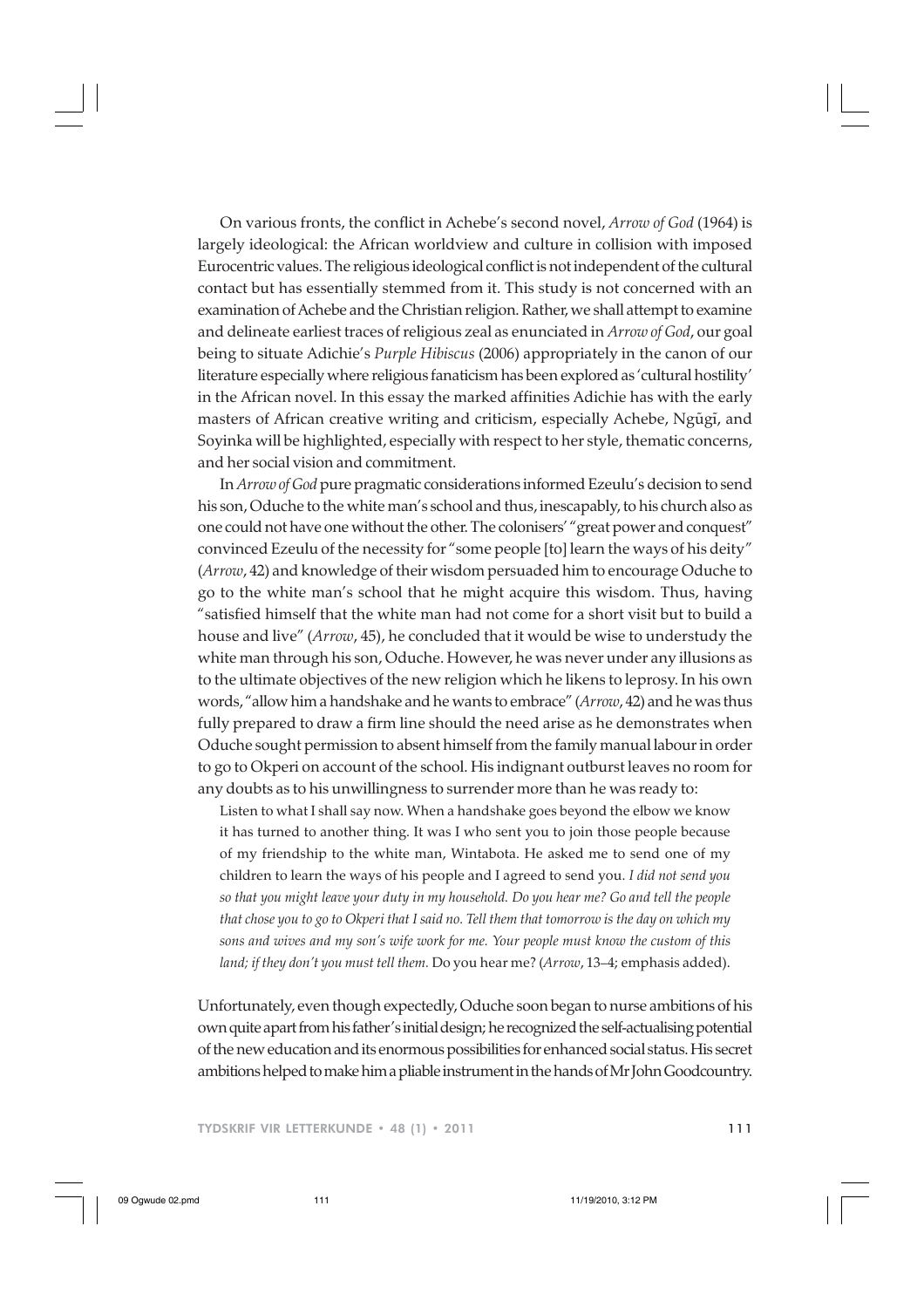New African converts, as exemplified in this case, goaded both by overzealousness on their own individual part as well as by over-enthusiastic masters, assumed that traditional African religions and Christianity must be opposed one to the other. And this to the chagrin and consternation of moderate Africans, who while acknowledging and accepting the inevitability of the colonisers' occupying presence, recognised as well that all efforts geared towards encouraging the abrogation of their African cultural values, could only be deemed cultural hostility. The playing out of this binary antagonism aggravated and worsened the culture clash of the colonial era in Africa.

Ngũgĩ's *The River Between* (1965) brings more forcefully to us than *Things Fall Apart* the assumed polarity between African religion and culture and Christianity. This is as embodied by Joshua, against whom in contrast, the author pitches his daughter Muthoni particularly, and to lesser degrees, the rest of his family. In place of the total denunciation of African ways that Joshua urges, Muthoni's own belief is summarised in her soul cry:

I want to be a woman. I want to be a real girl, a real woman, knowing all the ways of the hills and ridges […] Father and mother are circumcised. Are they not Christians? Circumcision did not prevent them from being Christians. I too have embraced the white man's faith. However, I know it is beautiful, oh so beautiful to be initiated into womanhood. You learn the ways of the tribe. Yes, the white man's God does not quite satisfy me. (*River*, 26).

Not even on her deathbed did she ever doubt her vision of a truly fulfilling synthesis of the African ideology of initiation into the ways of the tribe and, the Christian religion. "I am still a Christian", she tells her sister and confidant Nyambura, "see, a Christian in the tribe" (River, 53). Ngũgĩ uses this native custom to make important comments. The ultimate goal of the vicious attack on circumcision by Livingstone and his convert, Joshua, in the guise of religious fervour is actually not religious but rather political and economic, as the narrator intimates:

Circumcision was the central rite in the Gikuyu way of life […] [it] was an important ritual to the tribe. It kept people together, bound the tribe. It was at the core of the social structure, and something that gave meaning to a man's life. *End the custom and the spiritual basis of the tribe's cohesion and integration would be no more.* (*River*, 37, 68; emphasis added).

Lloyd Williams (1971: 54) summarises the novelist's position in the following words: He knows that religion can be meaningful to a people only if it relates to them in their daily lives, only if it rises out of the important aspects of their past and speaks directly to their experiences in the present. A religion which speaks only of religious ideals and moral truths, without touching on the concrete situation of man in his everyday life, can give to man nothing but emptiness.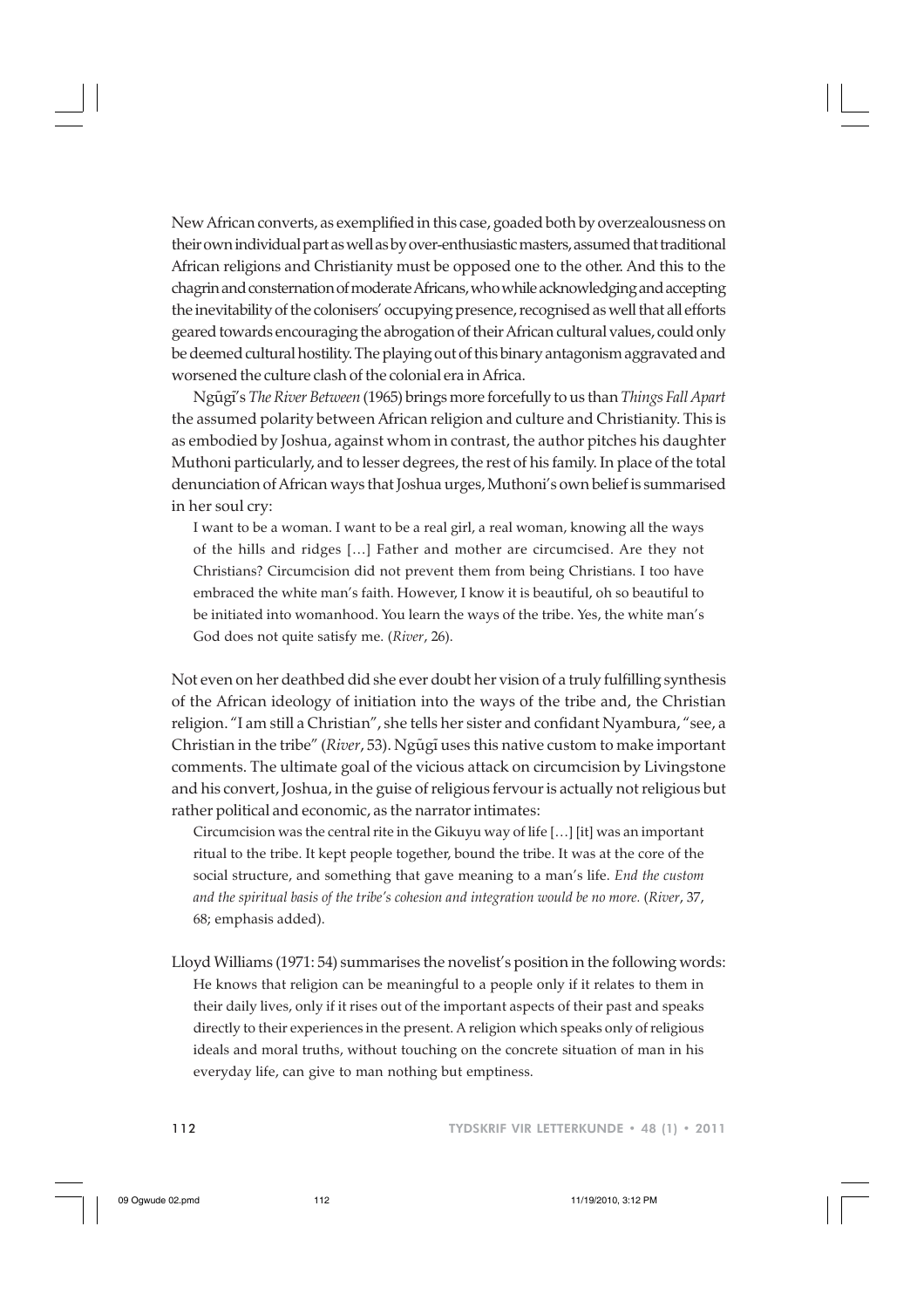It was to fill this gaping hole of nothingness that Muthoni sought and found fulfilment in the ways of the tribe. Sadly, her father who had himself at times wondered why it was now considered a sin to marry more than one wife when in the old testament, many of the fathers of the faith had themselves married many wives, was far too blinded by his own self-righteousness and sheer misguided religious bigotry to be able to look beyond his nose and empathise with his daughter; pitiably too, he does not even grieve her loss:

Joshua heard about the death of Muthoni without a sign of emotion on the face. [...] He did not ask Miriamu when she died or how Miriamu had learnt of the facts. [...] To him, Muthoni had ceased to exist on the very day she had sold herself to the devil. Muthoni had turned her head and longed for the cursed land. Lot's wife had done the same thing and she had turned to stone, a rock of salt, to be forever a stern warning to others. The journey to the new Jerusalem with God was not easy. It was beset with temptation. But Joshua was determined to triumph, to walk with a brisk step, his eye on the cross. (*River*, 53–4).

I have taken the liberty to quote this passage at length because in it Ngūgī actually encapsulates salient aspects of the heavily self-indoctrinated, self-righteous, religious ideologues like Joshua and Adichie's Eugene Achike as we shall soon see. The most unfortunate aspect of this phenomenon is the untoward misrepresentation as well as the misapplication, of biblical teachings. Does Joshua's Bible not have the story of King David and his erring son, Absalom? Can a people's ways and culture, in this specific case, circumcision, be deemed devilish even if we concede that sanitary standards may not have been accorded the attention due it in these operations? By what stretch of the imagination can any truly informed mind compare Muthoni with Lot's unnamed wife and, Muthoni's Kenya with Sodom and Gomorra? Also, where is the temptation, of which he speaks? And where is this imagined new Jerusalem to which he must march? Obviously, Ngũgĩ here satirises obsessive African converts to the new Christian religion especially because they barely understood much of what they so resolutely defended and held up for emulation against their tested culture. Indeed we learn that:

Joshua believed circumcision to be so sinful that he devoted a prayer to asking God to forgive him for marrying a woman who had been circumcised.

Sometimes, when alone with Miriamu, his wife, he would look at her and sadly remark, 'I wish you had not gone through this rite.'

Not that Miriamu shared or cherished these sentiments. But she knew him. Joshua was such a staunch man of God and such a firm believer in the Old Testament that, he would never refrain from punishing a sin, even if it meant beating his wife. He did not mind as long as he was executing God's justice. (*River*, 31).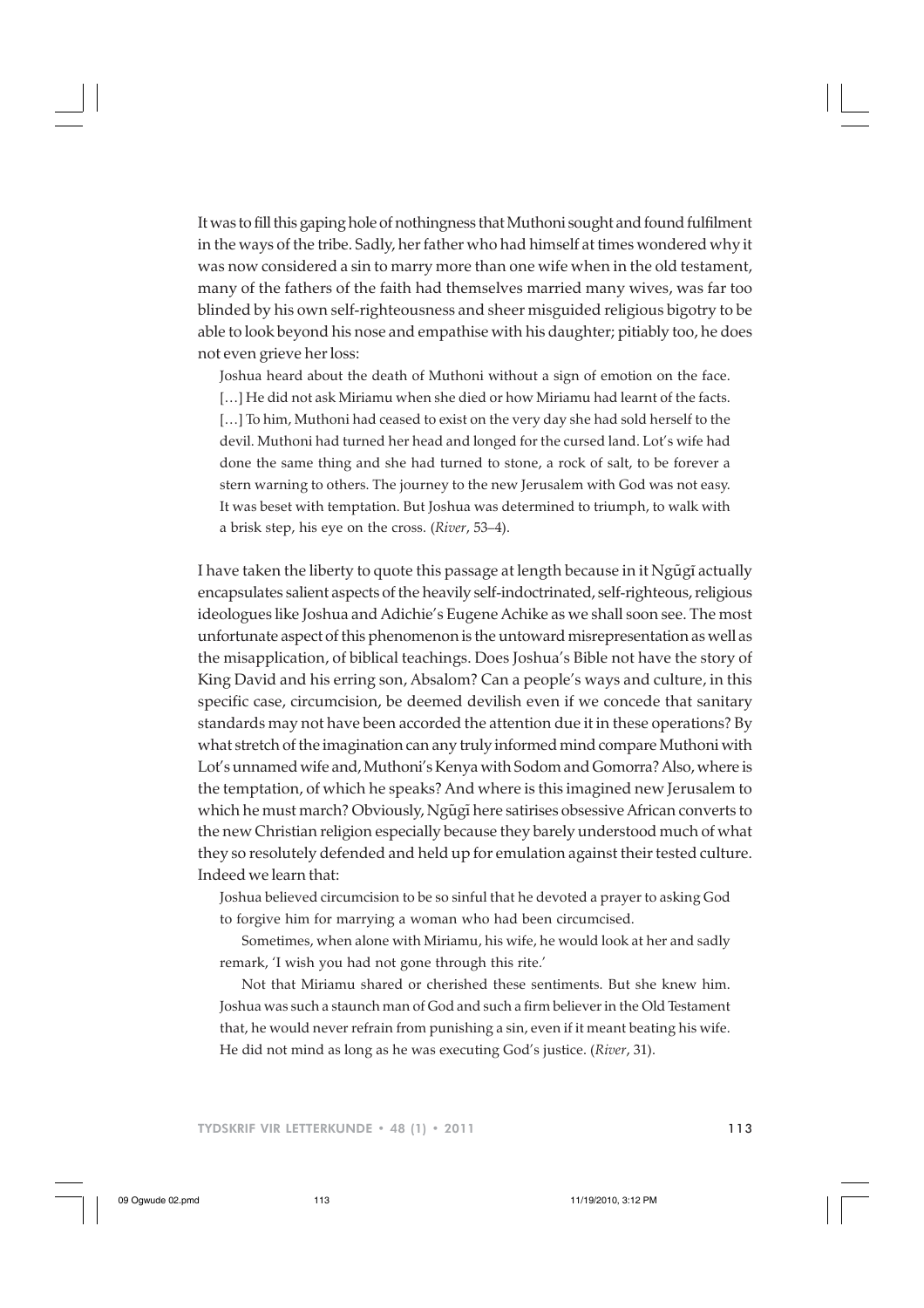Yet, it is difficult to recall anywhere in the Bible where it is shown that men beat their wives for any reason; neither is there anywhere in the Bible where it written that men are, or should be expected, to execute God's justice! Joshua's Christianity has no room for compassion. In him we see a man with a self-imposed mandate to "execute God's justice." Interestingly, this theme reoccurs in *Petals of Blood* (1977) where, Munira, the headmaster and his doubtful or misguided desire to save Karega, from the whoring Wanja, leads him to set her house on fire. Chimamanda Adichie's debut novel, *Purple Hibiscus* (2004), as we shall also see, joins the fray with a stunning newness. By this time too, Oduche's escapade with the deified royal python becomes a mere child's play.

Even though our effort here is not to attempt a feminist reading of  $\mathrm{Ng\tilde{u}g\tilde{\mu}}$ , we need to note that Joshua's autocratic nature as moulded and nurtured by religious narrowmindedness, is the bane of his family comprising his wife and two daughters, all of whom are subjected to, and suffer, severe emotional as well as psychological abuse. A reading of *Purple Hibiscus* may further help us conclude that the economically dependent, the aged and, African women especially, are often at the receiving end of the wickedness perpetrated by overzealous male converts who invariably demand and expect the degree of self-negation which Soyinka has identified as 'cultural hostility'. *Purple Hibiscus* has helped to bring this reading to the fore.

*Purple Hibiscus* explores religious chauvinism as cultural hostility. Within the first fifty pages of the text, the major characters are introduced and the major themes as well. In the very section appropriately titled, "Breaking Gods", these main portraitures are firmly established. The first sentence of the novel reads: "Things started to fall apart at home when my brother, Jaja did not go to communion and Papa flung his heavy missal across the room and broke the figurines on the étagère." In addition to the obvious allusion to the classic, *Things Fall Apart*, in this one sentence we learn a lot. Before now things did not fall apart and the status quo was maintained; Jaja went to communion; and, the figurines rested secure on the étagère to be meticulously scrubbed and polished after the inevitable and unjustifiable battering. Then we are further told that during Ash Wednesday "Papa, wearing a long, gray robe like the rest of the oblates, helped distribute ash. […] His line moved the slowest because he pressed hard on each forehead to make a perfect cross with his ash-covered thumb, and slowly, meaningfully enunciated every word of 'dust and unto dust you shall return.'" (*Hibiscus*, 3).

The family of Eugene Achike as presented here leaves us with much to desire. Eugene always sits in the front row, receives communion first, is known for giving the biggest donations, buys the most communion wine, and virtually finances all the major expenditures of the church. Within the next two pages, we also learn from Father Benedict that Brother Eugene and his paper, *The Standard,* spoke out so much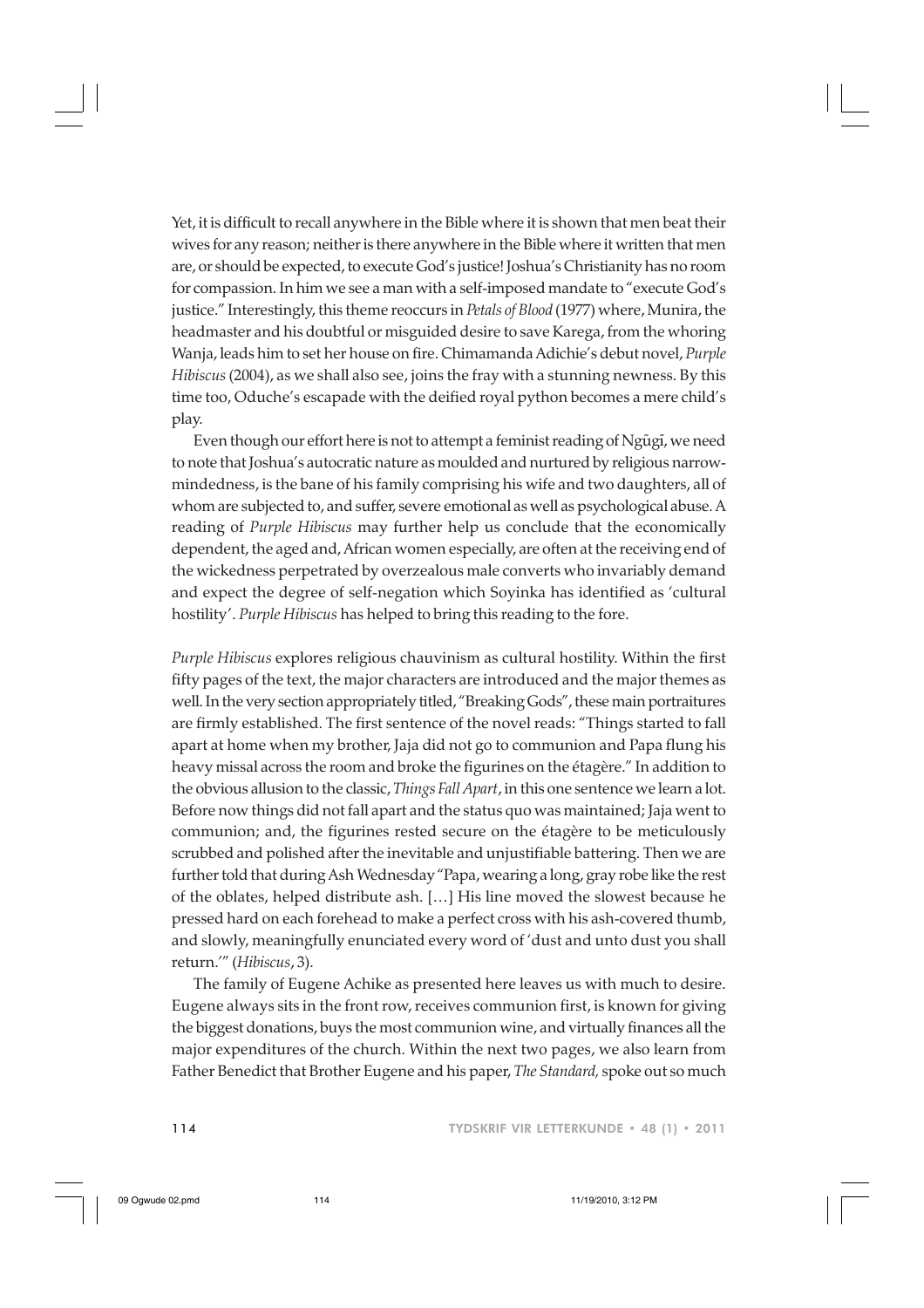on the part of truth and justice that *Amnesty World* thought it fit and proper to confer on him the human rights award. Yet in his home paradoxically, there is no freedom! Autocracy breeds and perpetrates fear of physical assault and injury, and attempts at self-preservation combine to produce teenagers whose normalcy seems doubtful even to their relations.

Eugene is presented to us as a socially and financially successful but fatally flawed personality. This in itself is an apt summary of the ambiguous gains of the 'converted African' who while acquiring socioeconomic gains on the one hand, accepts a truncated cultural matrix on the other. Like Joshua, Eugene Achike's religious fervour is essentially empty and devoid of basic Christian tenets. He is evidently oblivious of the fact that physical abuse and an absolute lack of humanness is anathema to Christianity and to all well-known Christian values.

With amazing craft and talent the initiating action of the novel is situated *in medias res* at a critical turning point, bringing to mind the epic as a literary genre as well as the stream of consciousness technique. *Purple Hibiscus* may not qualify as an epic in the strict sense of the word, all things considered. However, it exhibits the epic spirit especially when we look beyond our sentiments towards the main character, Eugene, in his domestic affairs to consider his immense socioeconomic success. And as for the appropriateness of the genre, we recall Wordsworth's Preface to the *Lyrical Ballads* (1802) and the redefinitions of poetry and the language of poetry in the Romantic period, a position which has been aptly summarised by Bloom and Trilling (1973: 591) where they observe that Wordsworth's submission translates ultimately to the assertion "that between the language of prose and of poetry there was no essential dissimilarity and that prose can be just as poetical as poetry itself, [and that this declaration] may be thought of as the trumpet which brought down the wall separating the two modes of expression." Then as regards the novel's subject matter – colonisation and colonialism, religion and religious intolerance, and domestic violence – these are all very serious subjects and in addition, many aspects of the Nigerian state are realistically portrayed in the novel thereby meriting the appellation of bourgeois epic which, for Lukacs, as quoted by Abrams (2005: 83), would include "all novels which, in his view, reflect the social reality of their capitalist age on a broad scale." And then finally, and significantly, is the fact that the fate of Eugene's family depended on his actions.

The novel begins at the point where Jaja and his sister Kambili having had the opportunity of visiting their aunt and cousins, had then come to the realisation that there was need to call to question much of what they had in the past assumed normal and acceptable. The contrast between their luxurious but lifeless prison, which they called home, and their Aunty Ifeoma's truly lived-in earthy household made the difference; here, as Kambili tells the reader, the air is free for you to breathe as you wished and even laughter is prayed for. Praying is not done mechanically but with joyous expectation. And no one is compelled or conditioned to talk in whispers. The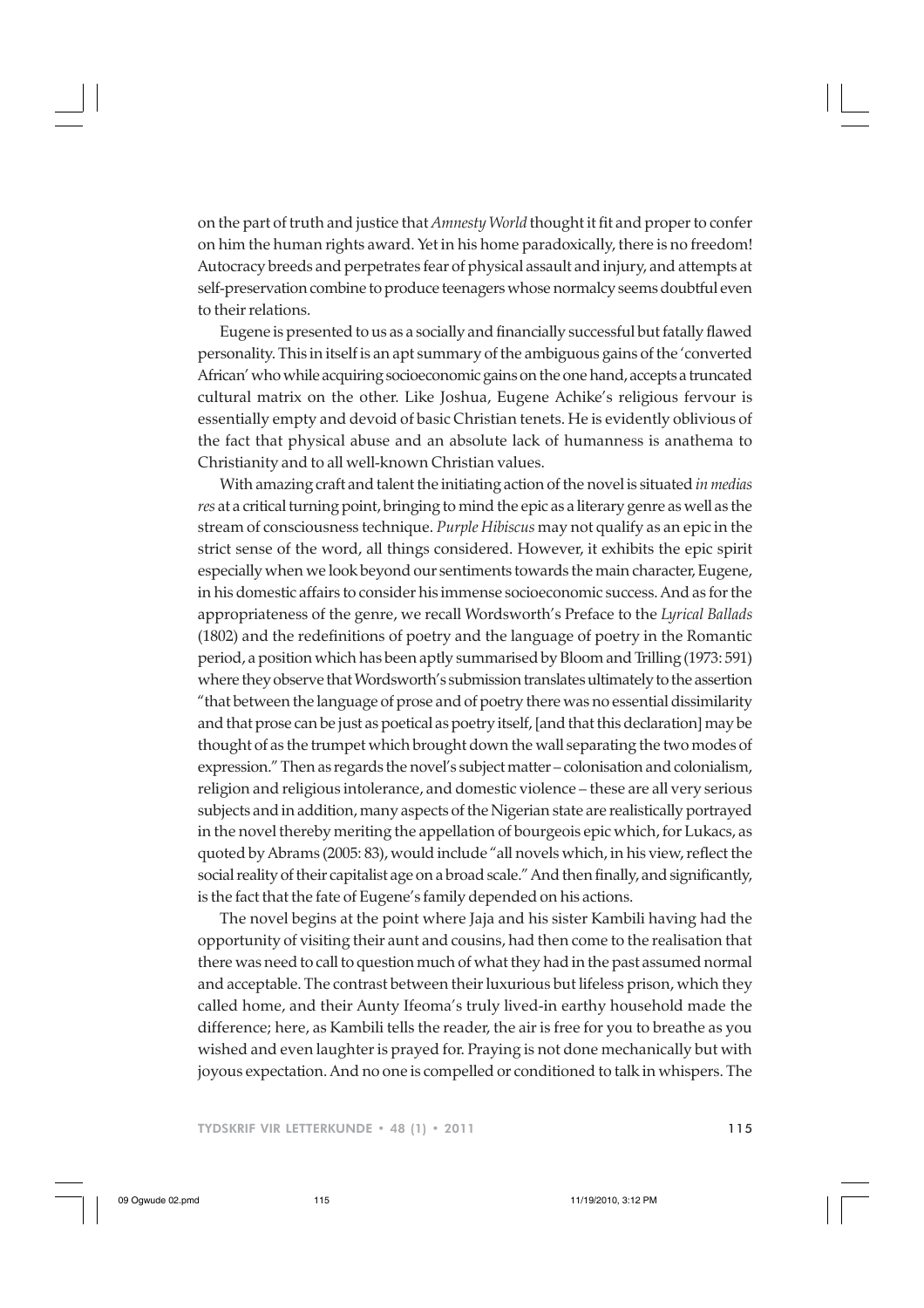contrast is implicit and convincing, spoken and observed as it is, from an innocent young adult's point of view. In Aunty Ifeoma's house, children are allowed to be children and are an essential part of the decision-making concerning their future. The practical atmosphere here aroused and maintained self-confidence unlike the austere, inhibiting environment at home. Upon their return, Kambili notes this difference in this internal monologue:

I wanted to tell mama that it did feel different to be back, that our living room had too much empty space, too much wasted marble floor that gleaned from Sisi's polishing and housed nothing. Our ceilings were too high. Our furniture was lifeless: […] the leather sofa's greeting was a clammy coldness, the Persian rugs were too lush to have any feeling. (*Hibiscus*, 190).

Naturally, and as might be expected, things began to fall apart upon their return because their time away had exposed them to alternative and wholesome values. Their grandfather whom they had been taught to distance themselves from, they had now had the golden opportunity to see at very close quarters. This close proximity proved illuminating. First, they could see that he is loved by their aunty and first cousins, all of whom are themselves Christians. Moreover, they witness that he is on his part, and in contrast with their father, large hearted enough to remember to pray for his misguided son, whom the old man believes, is under a curse. Ironically, his hypocritical and self-righteous son lacks the gentleness, patience, fortitude and dignity of the purported heathen. Regrettably, of Eugene's palatial mansion, we learn that "Papa-Nnukwu had never set foot in it, because when Papa had decreed that heathens were not allowed in his compound, he had not made an exception for his father" (*Hibiscus*, 62).

A close reading of this text ultimately leads to the conclusion that Adichie's artful combination of wit and technique shows her talent. The parallel between her work and Ngũgĩ's is obvious and the differences, no less so. If per chance it was inevitable to draw to conclusion that Joshua's poorly digested Christianity encouraged and fuelled his repulsive attitude to his family, we are shocked at the degree of Eugene's inhumanity to others under the pretext of religious zealousness. Like Joshua, his Christianity is without humanity. His brand of Christianity does not include the well-known Christian commandment to honour one's father. Charity and kindness are all not part of it as well: "Papa himself never greeted Papa Nnukwu, never visited him, but he sent slim wads of naira through Kevin or through one of our umunna members, slimmer wads than he gave Kevin [that is his driver] as a Christmas bonus." (*Hibiscus*, 61).

Eugene is both vindictive and unforgiving; for no degree of silent imploring can dissuade him from inflicting severe physical abuse on members of his family for any imagined offence.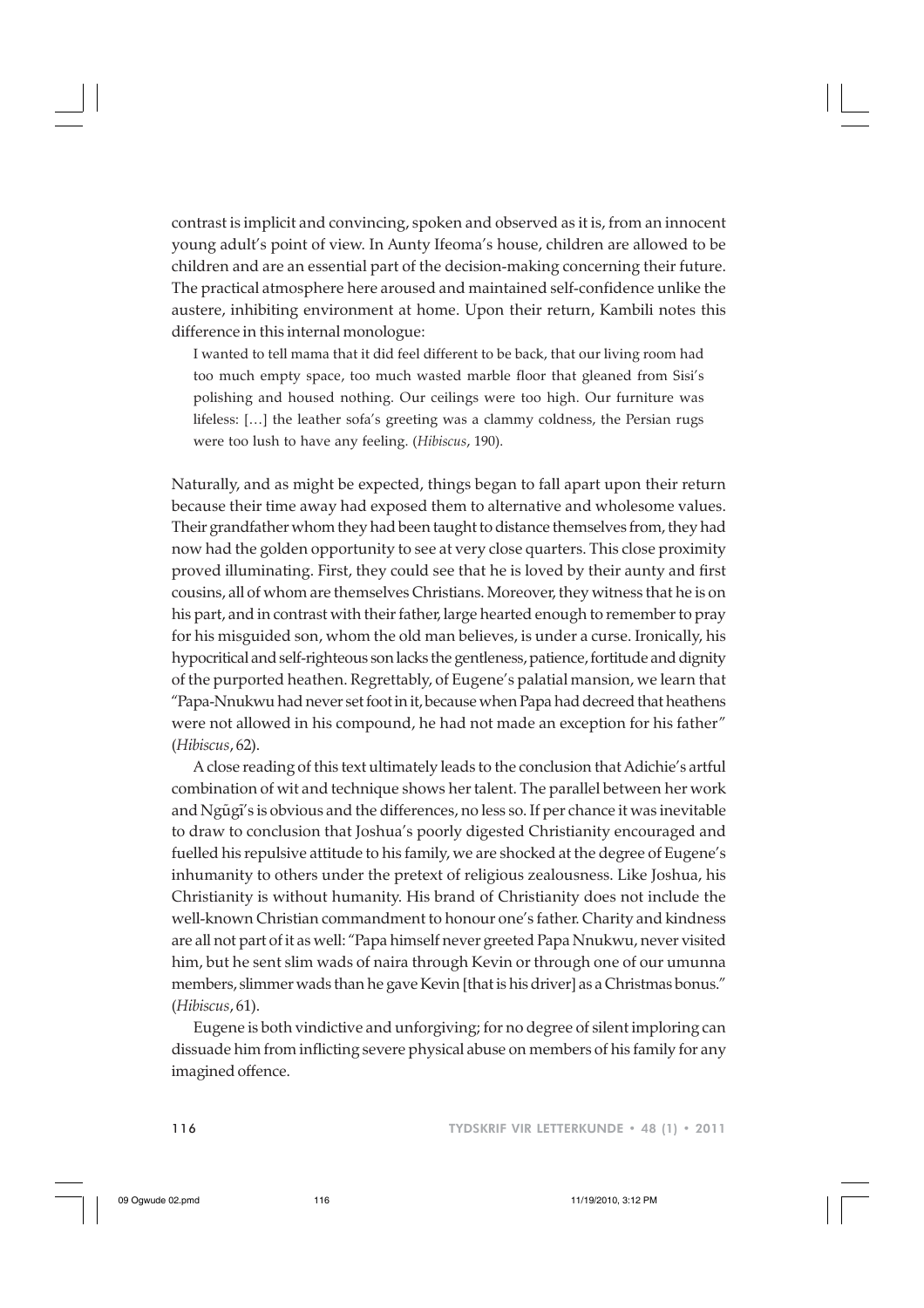His house is for all purposes a luxurious prison where indices of battering abound. His wife, Beatrice's polishing of the étagère was her way of containing her emotional and psychological turmoil after each physical assault. Not even the pregnancy of a muchawaited child is enough to persuade Eugene against executing God's imagined justice on his hapless and long-suffering wife whose physical demands as a result of early pregnancy could not be countenanced. Of all the accounts of marital violence recorded in the African novel, none is as brutal or as sadistic as Chimamanda Adichie's in *Purple Hibiscus*, especially because of its realistic and matter-of-fact narrative point of view.

As for Eugene's equally unfortunate children, at ten, Jaja's finger had been disfigured as punishment for failing "two questions on his catechism test" as a result of which he "was not named the best in his First Holy Communion class" (*Hibiscus*, 144). Still on the matter of Holy Communion, for taking some food before medication as is usually advised, Kambili is badly beaten for the little cornflakes she takes before the panadol tablets she has to swallow to assuage her menstrual pains. Her father is fixedly concerned that as a result of that failing, she would not be able to go for communion! Her mother and brother were also victims of this assault, ostensibly for conniving with Kambili instead of restraining her.

By the time we meet the child narrator, she had unintentionally become "a backyard snob to most of [her] class girls" (*Hibiscus*, 52) and had since been consigned to the unsociable group of her class. Her regimental upbringing did not allow her to socialize with her mates. In her words: "Once, Kevin had told Papa I took a few minutes longer, and Papa had slapped my left and right cheeks at the same time, his huge palms left parallel marks in my face and ringing in my ears for four days." (*Hibiscus*, 52). This had served as a permanent deterrent for Kambili to know that she must not socialize with her classmates after school but must always run to the waiting car. And for allowing themselves to be housed under the same roof as their biological grandfather, Jaja and Kambili receive the shocking bestial treatment of having their feet burnt in boiling hot water from the bathtub.

Eugene is a man lacking in self-control in matters of imagined Christian piety, he is devoid of genuine Christian charity as seen in his determined oppression of the weak and helpless, his wife and their teenage children as well as his aged father. He uses his wealth as a bribe to win others to 'the fold' and also as a veritable tool to coerce and ensure compliance; and therefore refuses to be malleable and insistence on selfdignity unleashes his fury and wickedness. His exasperated sister sums up our position in the observation that "Eugene quarrels with the truths he does not like. […] Eugene has to stop doing God's job. God is big enough to do His own job. If God will judge our father for choosing to follow the way of our ancestors, then let God do the judging, not Eugene." (*Hibiscus*, 95–6). For her economic survival, his wife must sacrifice her physical and indeed emotional well-being. Eugene's charity we note, does not begin at home, his father as we have seen already, is not allowed into his house and is only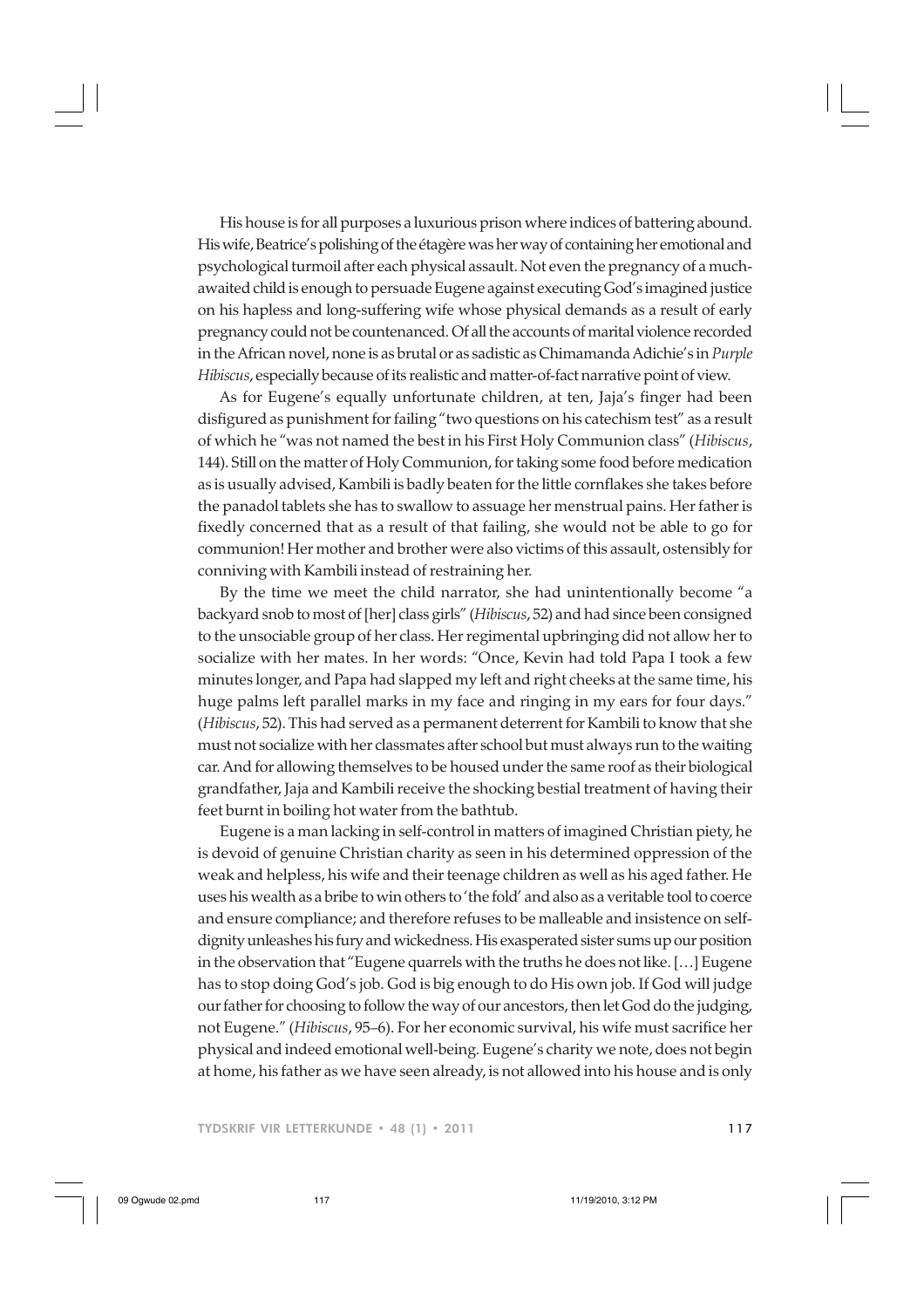barely supported financially; his charity is only for public consumption.

Significantly, neither the priests nor the numerous sisters who are all privy to his physical and emotional battering of his family are able to remonstrate with him; they do not even attempt to help him find genuine help possibly because such will ultimately help to slacken the vice-like grip the church has on him, and by extension, on his finances. The hypocrisy of the church is adequately captured in Father Benedict and all the other religious who are not able or willing to intervene in the physical abuse of members of his household. The priest's warped sense of Christianity is summed up as in the observation that "[D]uring his sermons," he "usually referred to the pope, Papa and Jesus – in that order." (*Hibiscus*, 4). The older Achike, Papa Nnukwu, is obviously correct in his assumption that Eugene is cursed. He will persistently inflict bodily harm, often life-threatening, on members of his family and then in tears, go after cures in hospitals. His wretchedness is made more vivid when he and his life and demise are juxtaposed against his father's culturally grounded simplicity, self-respecting confidence and dignified death.

 The even-handed handling of the Roman Catholic clergy is worthy of note. Reverend Father Amadi, like everything else around Ifeoma and her children in Nsukka is authentically Christian. Despite his down-to-earth approach to life and his creative relationship with others, he is nonetheless ever mindful of his vocation to priesthood. Even the most devout Catholic will find it difficult to accuse the author of disrespect to the Catholic faith, because allowing for a free creative spirit, Adichie's portraitures are realistic and credible.

Jaja's defiance is obviously borne out of pent-up resentment against his father and his determination as the alternative male in the house, to protect his mother, sister and the unborn brother whom he had loved and sworn to protect even before it could be born. That the so-called accident in which it was lost affected the examination performance of even the-quick-to-please Kambili leaves no one in any doubt as to how devastating it must have been for Jaja. His deliberate provocation of his father on that fateful Palm Sunday was to signal the end of placid compliance and impotent acquiesce and, the beginning of a new era, an era of frank and out-spoken resistance in the house: "Jaja's defiance seemed to me now like Aunty Ifeoma's experimental purple hibiscus: rare, fragrant with the undertones of freedom, a different kind of freedom from the one the crowds waving green leaves chanted at Government Square after the coup. A freedom to be, to do." (*Hibiscus*, 15–6).

It is hardly surprising that Eugene died from poisoning from his wife and her maid, Sisi. The semblance of grief from his bereaved family was their "bewildered silence" (*Hibiscus*, 283). And remarkably, Jaja's main regret is summed up in his remarks that he "should have taken care of Mama." Continuing he says, "Look how Obiora balances Aunty Ifeoma's family on his head, and I am older than he is. I should have taken care of Mama." (*Hibiscus*, 15–16).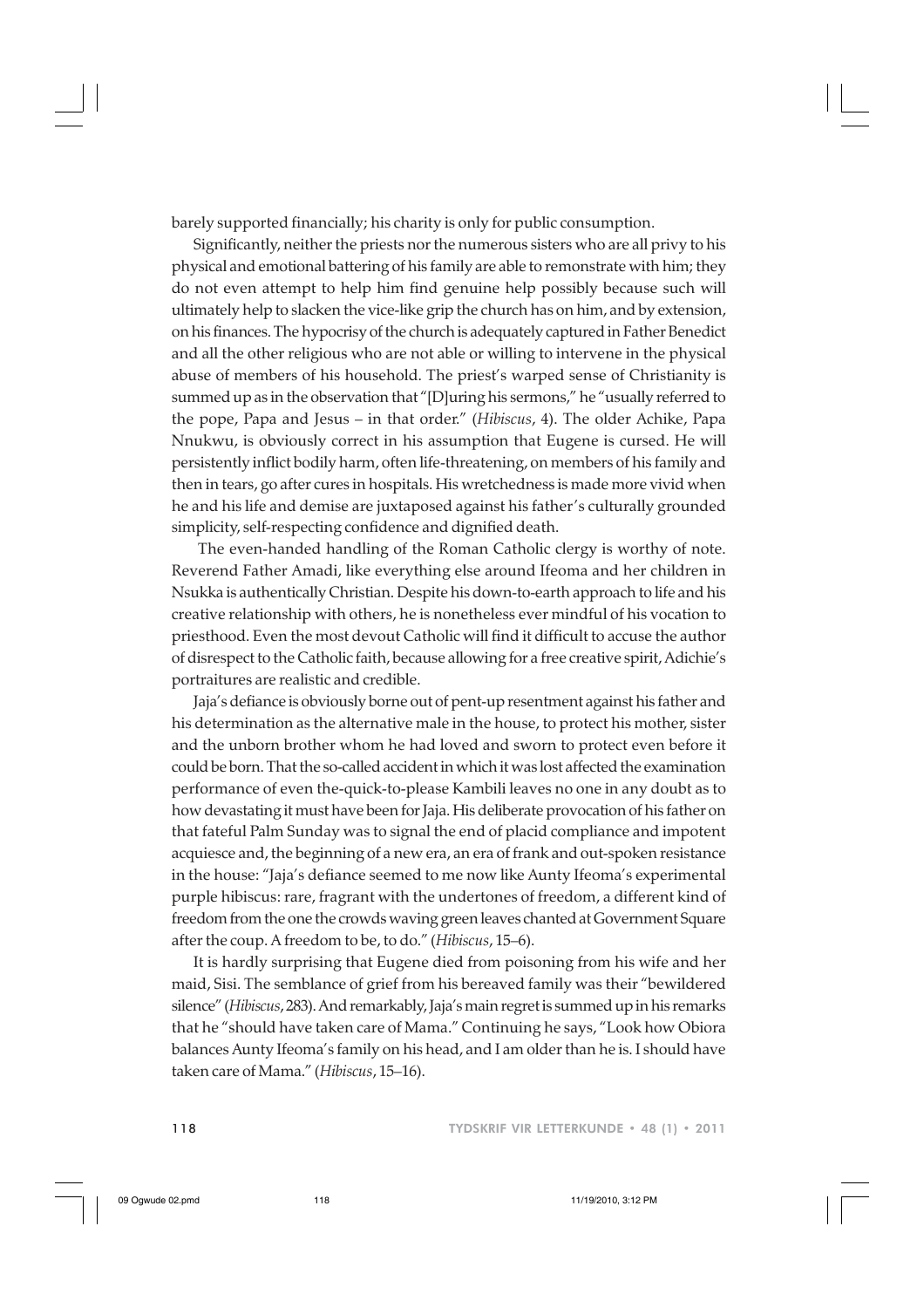Exactly what kind of mindset has been responsible for the production of a work of these sentiments and projections? Adichie is "the truly self-apprehending entity within the African world reality," who knows that "knowledge and exposition of the reference points of colonial cultures," is essentially "false intellectualism," the exhibition of which "amounts to intellectual bondage and self-betrayal," to quote Soyinka (1976: viii). With painstaking exposition, and a fine eye for details, the novelist contrasts various life-styles within her social matrix, showing the wholesome and life-supporting alternatives as well as the negative and self-destructive ones. In this work as in her other novel, she debunks the notion and legitimacy of the position that foreign colonial culture and values should be the benchmark for us Africans. She argues like the masters of the art have done before her that alien values which are embraced even when they were not properly understood can only lead to selfdestruction. Ideologically, Soyinka, Ngũgĩ and Achebe have insisted and demonstrated that our creative writers must look inward for that which would uplift and nurture and educate, without jeopardising their role of maintaining the moral standard of our society through the critical appraisals of every aspect of our social life. In this novel, the novelist shows a clear understanding of this objective.

Adichie's second novel, *Half of a Yellow Sun* (2006) is essentially a fictionalised account of the Nigerian civil war.<sup>2</sup> The war was a dark period of our history as a people. However, the story is told in a rather comforting tone for all who actually experienced the war, irrespective of tribe. They were, no doubts, the Abdumaliks of the war; equally true also, were the Mohammeds. Of the senseless massacres, Mohammed fumes, "Allah does not allow this […] Allah will not forgive them. Allah will not forgive the people who have made them do this. Allah will never forgive this." (*Sun*, 150). And he remained faithful to Olanna and his love for her through the war period and after.

The pertinent question to consider at this juncture would be the authorial intention for engaging in such a project. Many historical novels are quite content to recount past events in such a manner as to "make the historical events and issues crucial for the central characters and the course of the narrative." (Abrams 2005: 201). Others, like the early novels of Achebe and Ngũgĩ and many of Bessie Head's historical works aim to refute the contention that there was nothing positive in the African worldview prior to the colonial invasion. *Half of a Yellow Sun* is Janus-like. It goes beyond recounting historical events to provide a positive social vision. Of interest is the novelist's handling of relationships, within the academia, across various strata of the society, and interestingly, among women of different social and educational standing. In this novel, the African world, including its values, its culture and its civilisation, are all portrayed positively. Even when it seems that the incidents narrated might only be seen and experienced in the upper echelon of the Nigerian society, by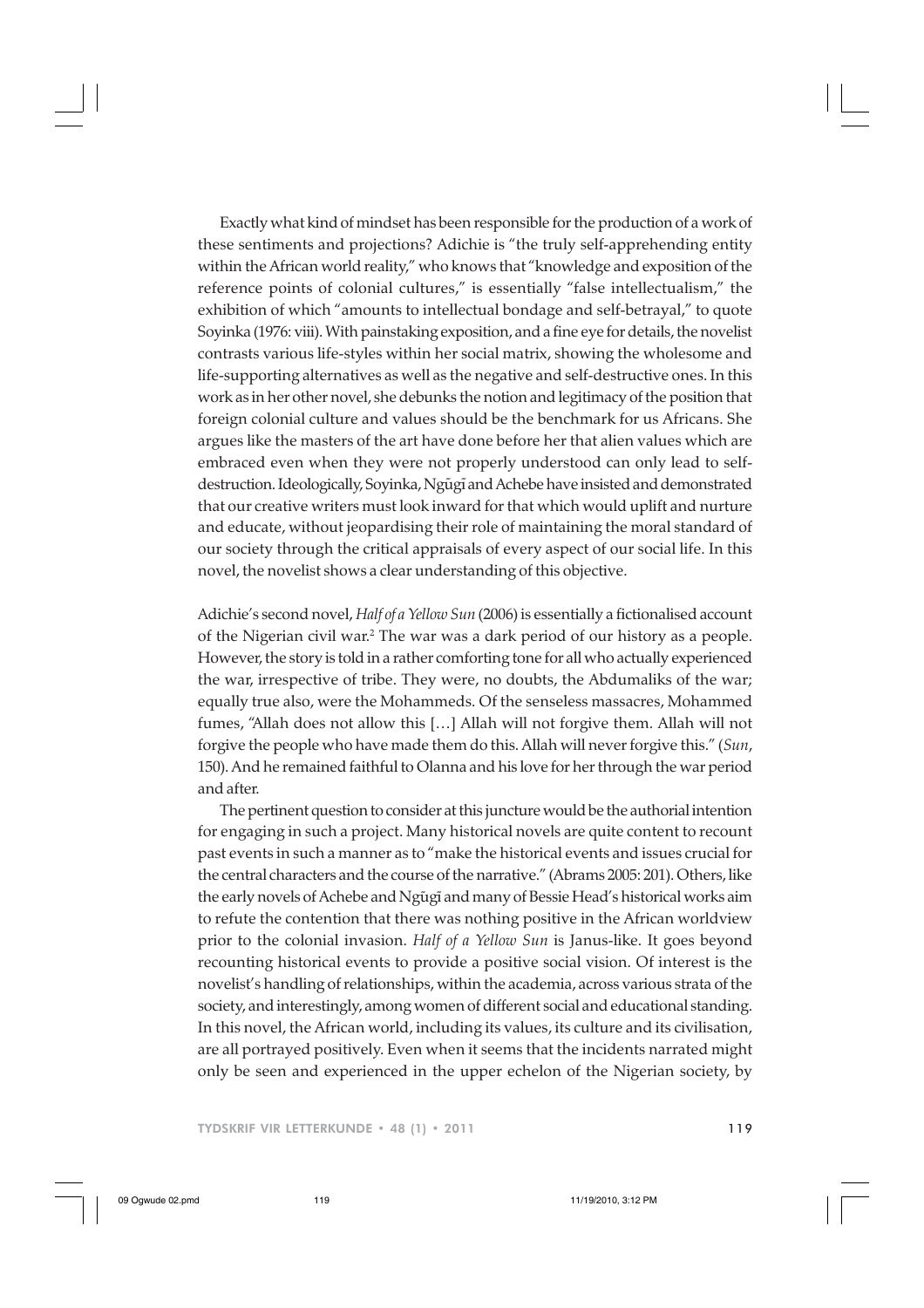capturing such in the novel, the novelist brings such incidents up to a general place for our education as Nigerians, especially the misguided or alienated, as well as others, that is, Europeans and other foreigners. The picture of the Nigerian society that she paints is authentic and positive and one for which we can all be collectively grateful and proud.

Soyinka had written in the preface to his acclaimed volume, *Myth, Literature and the African World* (1976: ix) that the book:

is engaged in what should be the simultaneous act of eliciting from history, mythology and literature, for the benefit of both genuine aliens and alienated Africans, a continuing process of self-apprehension whose temporary dislocation appears to have persuaded many of its none existence or its irrelevance (retrogression, reactionarism, racism, etc) in contemporary world reality.

In this postulation, he provided a veritable manifesto for writers from the continent, the aim of which was to point the way forward. There is a great deal to say about our true history, our myths, and our literature, and only our people can be effectively trusted with the task of informing others of the existence and relevance of these realities. Adichie had not even been born at the time of this publication and this fact among others then must reveal the magnitude of the success of *Half of a Yellow Sun.* In the consciousness of the committed African writer, his or her reader(s) should be 'aliens', that is people who may need to learn a few authentic things about the African mind, African thought processes and African values. *Half of a Yellow Sun* is unquestionably the product of a committed female African writer. The novel is a true celebration of the *Niaja* spirit. The indomitable spirit of our common people is here lavishly extolled.

The novel is a delight when held up for a feminist reading. Writing on "The female writer and her commitment", Ogundipe-Leslie (1986: 8) argues that the female African writer should be committed in three ways: first as a writer, then as a woman and finally as a third world person. Expatiating further, she writes that: "As a writer, she has to be committed to her art, seeking to do justice to it at the highest levels of expertise. She should be committed to her vision, whatever it is, which means she has to be willing to stand or fall for that vision. She must tell her own truth." (Ogundipe-Leslie 1986: 8). One of the feminist approaches has been for women writers to project women characters in clear positive light as against what it is believed many male writers have either been unwilling to do, or have been incapable of doing. The novel bustles with bold and successful full-bodied women with no inhibitions. These women – Kainene, Olanna, their mum, the visiting black American lecturer, Edna Whaler, Aunty Ifeka, and Miss Adebayo – and their worldview and life-styles remind us of Soyinka's sophisticated female characters who are also well grounded in, and proud of our culture. Adichie's women are all very strong. Olanna we are told: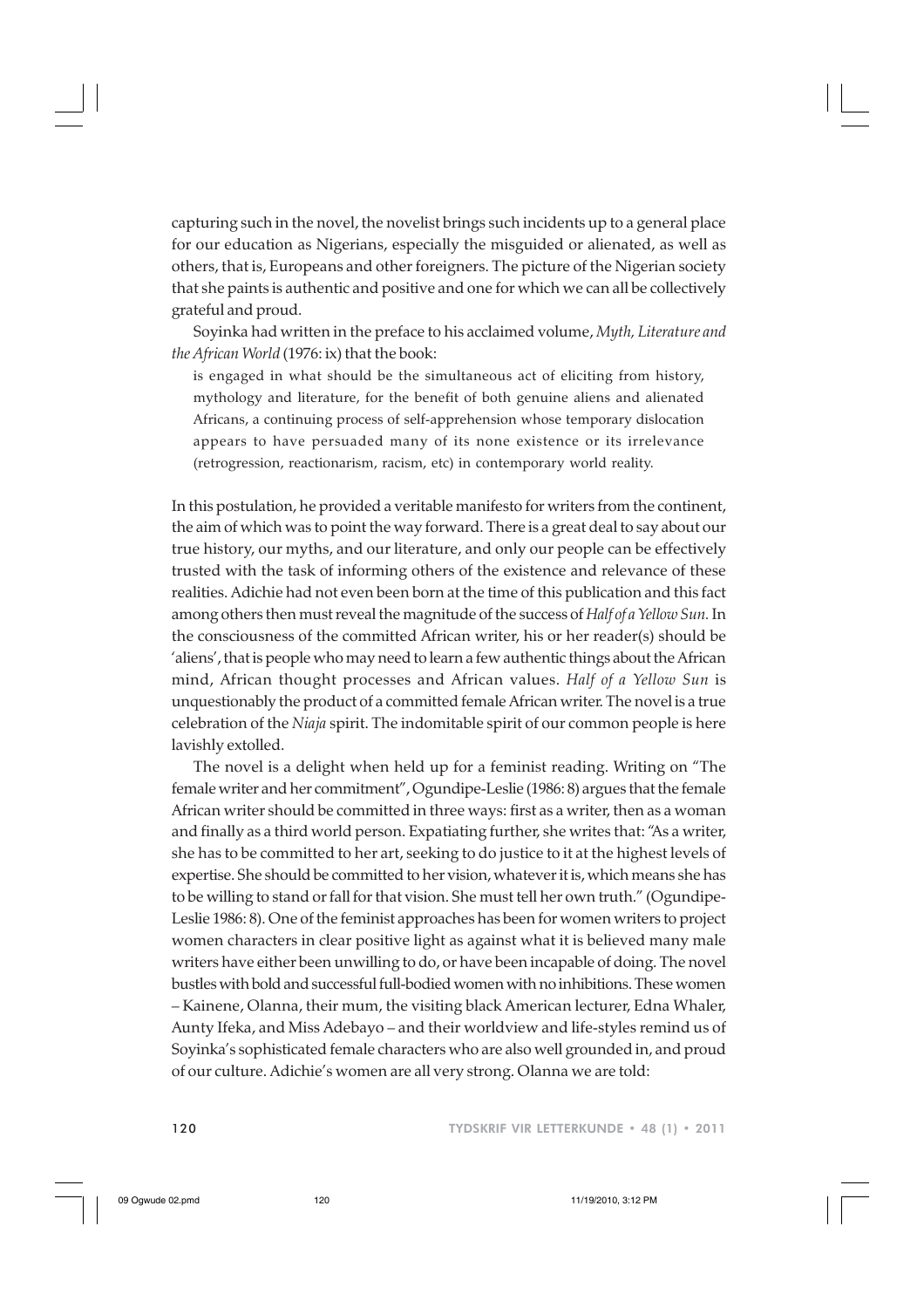was used to her mother's disapproval; it coloured most of her major decisions, after all: when she chose two week's suspension rather than apologise to her Heath-grove form mistress for insisting that the lessons on Pax Britannica were contradictory; when she joined the Students' Movement for Independence in Ibadan; when she refused to marry Igwe Okagbue's son, and later, Chief Okaro's son. (*Sun*, 36).

Her twin sister, Kainene is devoid of sentiments and is even more wilful. It was she who "used to say their mother's breasts did not dry up at all, that their mother had given them to a nursing aunt only to save her own breasts from drooping" (*Sun*, 40). Expectedly, like her twin sister, Kainene, she makes her choices and stands by them. In Olanna's time of crises, help comes from unexpected quarters. Her presumed uneducated Aunty Ifeka, helps her to stand on her feet and fight instead of running to Kano as an escape route:

No […] You will go back to Nsukka. […] I am not asking you to go back to his house. I said you will go back to Nsukka. Do you not have your own flat and your own job? […] You must never behave as if your life belongs to a man. Do you hear me? Your life belongs to you and you alone. (*Sun*, 230).

The striking aspects of the exposition and resolution of the crises between Odenigbo, Olanna and Amala, on the one hand, and Olanna, Richard, Kainene, and Madu on the other hand, are many. With Olanna and Odenigbo, as with Kainene and Richard, Adichie presents couples whose values and lives testify to the dynamic African spirit. Significantly, motherhood as well as childlessness is made quite inconsequential. In this novel, the vexed issue of bride-price and the quest for acceptance by the larger family as recipe for a successful marriage are all jettisoned. Olanna, the apparent victim of Odenigbo's unfaithfulness rightly detects the actual victim in Amala, "who did not have a voice" and who "was so helpless" (*Sun*, 256, 258). Human lapses are condoned in a humane stance, and this in the final analysis, proves redemptive for the offender as well as for the offended. In these aspects, the novelist tears down major age-long crippling notions of what may or may not be acceptable in relationships.

Unquestionably, characterisation is one of Adichie's major strong points. It is banal just to say that her characters all come alive. The magnitude of her project in these works is astonishing and the painstaking portrayal of individual characters is actually amazing. Whether we consider the key players in Odenigbo's house parties, or his energetic mother, or the unfortunate Amala seeking desperately to abort an unwanted pregnancy by eating hot peppers, or the various house helps and their intrigues and rivalries, or her various women characters in different scenes – market, homes, the university, relief items sharing grounds, etc, each individual personality is etched in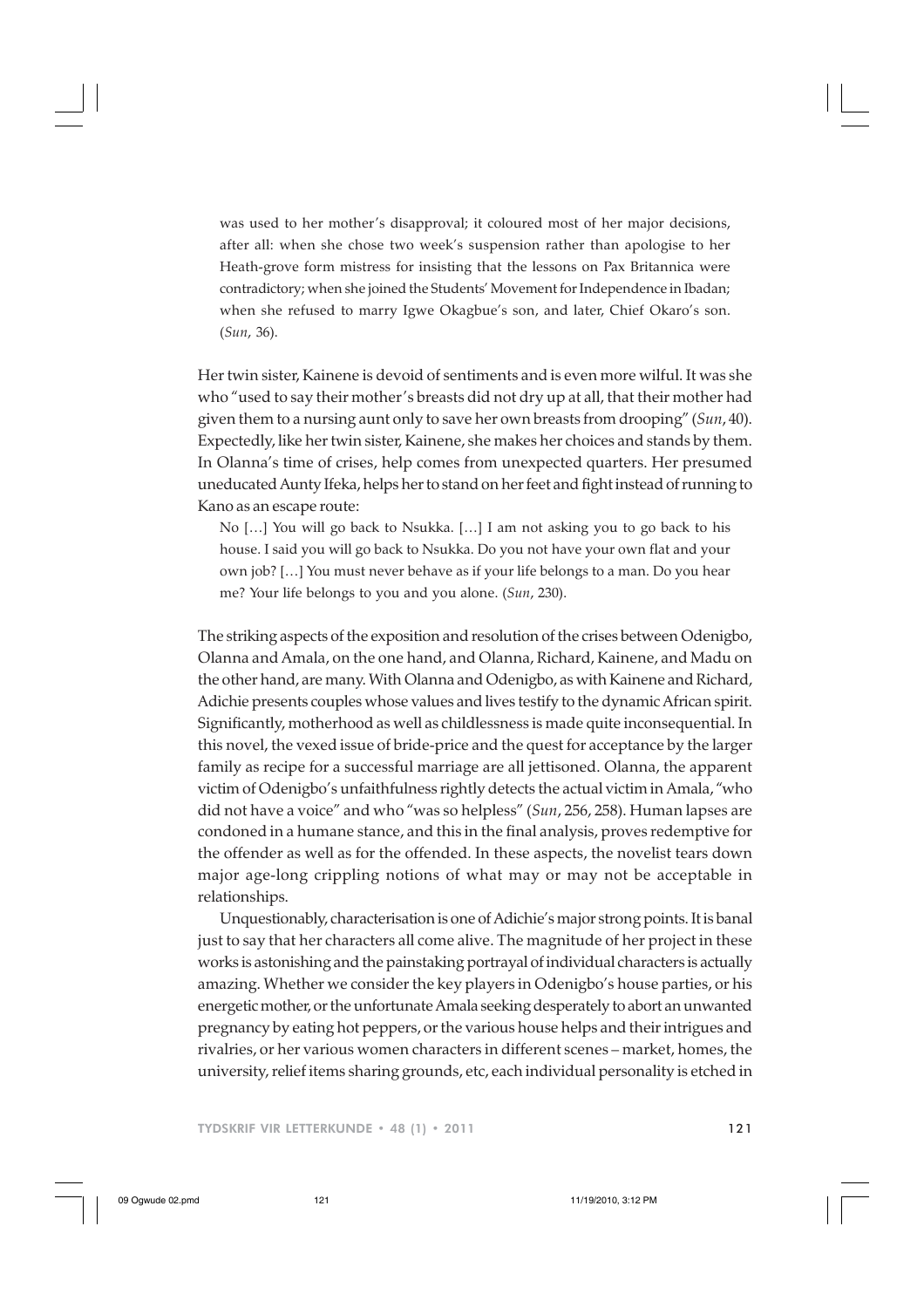the readers' memory. Edmund White's apt critique of *Half of a Yellow Sun*, which is reproduced at the back cover page, reads thus:

What is so memorable and accomplished about *Half of a Yellow Sun* is that political events are never dryly recited; rather they are felt through the medium of lived lives, of actual aching sensitive experiences. To my knowledge it is unusual for a young woman author to capture with such precision and verisimilitude the feelings of a man, but Ugwu is a totally realised character, ambitious, devoted, sexual, scholarly, courageous, uncomplaining, resourceful and intuitive. These characteristics, easy to rattle off, are all dramatized and substantiated in this long and intricate but always compelling narrative.

Adichie's projections of her society are largely visionary. She goes beyond mirroring the contemporary Nigerian society in that in exposing our current existence, she emphasizes what we could become. Masters and houseboys relate as human beings and not as masters and slaves; the woman of the house does not need to be accepted by her mother-in-law or to prove her usefulness as a child-bearer before she can confidently take charge of her house. For minds trapped in primordial African values, the novelist could be considered iconoclastic but in reality, she is delightfully progressive. In conclusion, it is inevitable to observe that Chimamanda Adichie is pleasurable to read.<sup>3</sup> Her choice of subject matter in the texts discussed in this essay is ambitious and this makes her successful execution of her objectives all the more impressive and laudable. This is one writer who has now put us squarely back on the right and dignified path established by the masters of the art on the African continent after some years of pedestrian literary output. The remarkable and distinguishing aspect of this writer is in the celebration of contemporary Nigerian life regardless of all odds.

#### **Notes**

- 1. Critics from this geographical area make an equally impressive list. We draw attention particularly to the laudable role of Ernest Emenyonu who time and time again calls for critiques of these works. His *Emerging Perspectives on Chinua Achebe* (2004), co-edited with Iniobong Uko and published in two volumes comes to mind. The six articles in the second part of the second volume are germane to the discussion at hand as they are devoted to Achebe's exposition on the Igbo worldview and Christianity.
- 2. Her descriptions are so vivid and incidents so well-captured that but for the fact that the author's age is common knowledge, it may have been easier to conclude that she wrote from her own life experiences. It is therefore not surprising that this book has won so much international recognition. In addition to the remarkably positive appraisals and reviews that it has received, it is the winner of The Orange Broadband Prize for fiction, 2007 as well as the 2009 International Nonino Prize. The jury headed by the Nobel laureate V. S. Naipaul describes the novel in relation to its author, as "pages full of domestic mercy and love for her land, portraying living affections in the scenery of the difficult post-colonial years" (*This Day,* 18 January 2009, 9). With this award, Adichie joins a formidable list of writers like Jorge Amado, Chinua Achebe, Sembene Ousmane, Henry Roth, Edward W. Said, Léopold Sédar Senghor, and William Trevor. The point being made is that *Half of a Yellow Sun* is easily recognisable as a brilliant work.